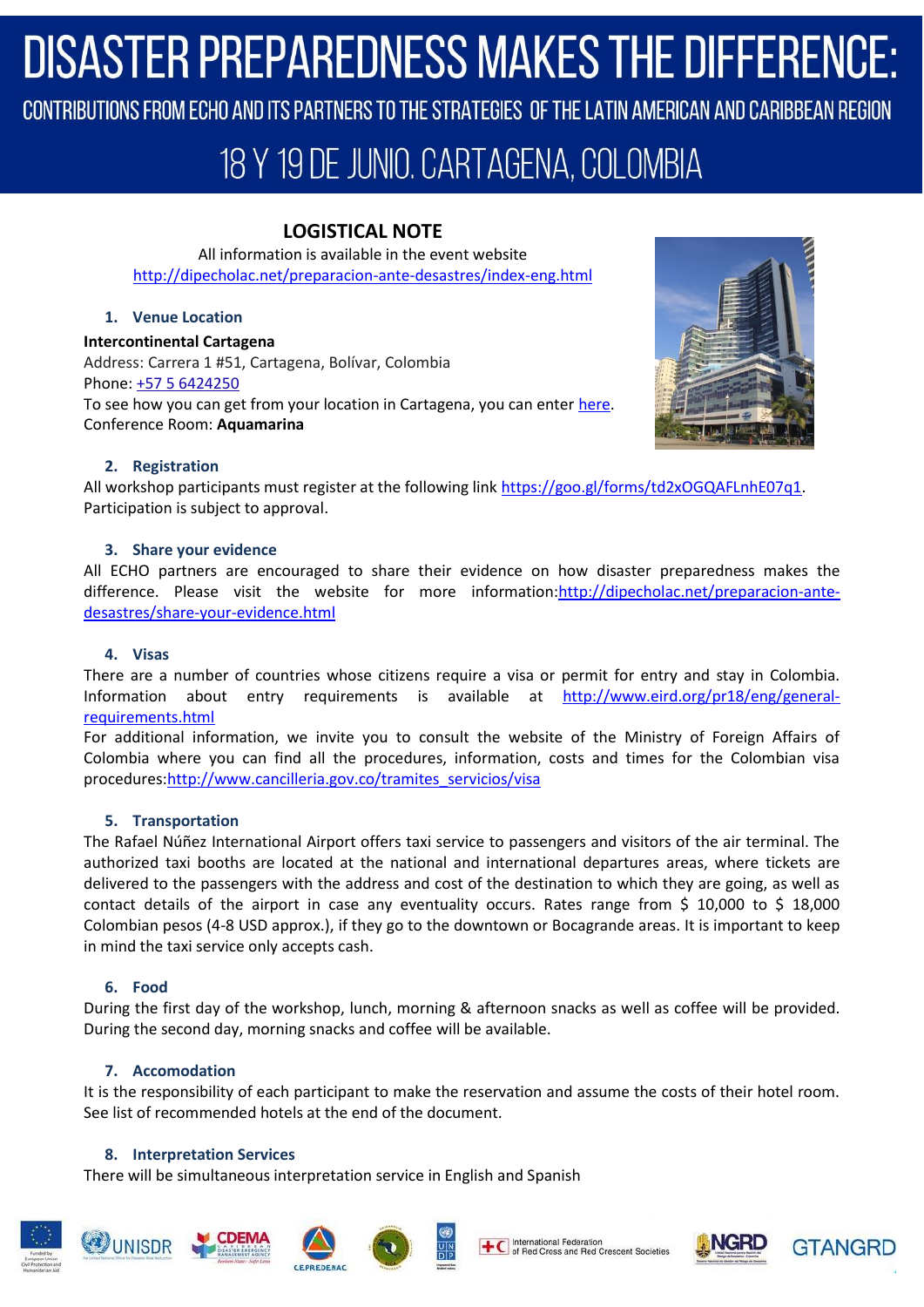#### **9. Emergency lines**

CRUE (Centro Regulador de Urgencias y Emergencias) 125 Defensa Civil Colombiana: 311 808 4405 Colombian Red Cross: 132 Police: 123 o 112 Firefighters: 119

#### **10. Security**

General safety recommendations for all participants:

• Be careful when using public transportation, including taxis. Always be alert, especially after dark and take appropriate precautions.

• Do not carry your credit card, travel tickets and money together, and leave cash and valuables in a safe place.

• Do not carry your passport unless absolutely necessary, and leave a copy of your passport (and travel and insurance documents) with your family or friends at home.

• Avoid displays of flashy items (jewelry, watches, etc.) and large sums of money in public, and do not use ATMs after dark, especially if you are alone. Verify that no one has followed you after completing your transaction.

• Avoid dark and unlit streets and stairways, and arrange to be picked up or left as close as possible to the entrance of your hotel or apartment.

- Make sure your accommodation has adequate security.
- Do not to consume in informal establishments, and hire the services of certified tour operators
- Keep a close eye on your personal items in public places such as cyber cafés and bus stations.

• All high-level participants should alert their respective diplomatic/consular missions regarding the provisions regarding security, transport, accommodations and other protocol issues.

#### **11. Clothing**

For the meeting, formal attire is recommended.

#### **12. Generalities**

- Currency: The currency is the COLOMBIAN PESO(COP). Main credit cards such as: VISA, MasterCard, American Express, are widely accepted in Cartagena. Most bank cards can also be used at ATMs to withdraw cash in Colombian Pesos. Keep in mind that commercial establishments reserve their right to accept dollars, but it should be noted that the circulation currency is the Colombian Peso. For currency exchange: At Rafael Núñez Airport there are two currency exchange counters at the airport, one in the national area and another in the international area.
- Tips: In Cartagena tips are voluntary and are charged at the end of the bill in restaurants, bars and cafes. It is recommended to give a 10% tip.
- Tap water: Tap water in Cartagena is safe to drink, however there is also the option of bottled or filtered water.
- **ELECTRICITY:** In Colombia the common voltage is 110 V. The frequency is 60 Hz. The plugs are type A / B.

#### **13. VI Regional Platform**

The event *Disaster preparedness makes the difference* is one of the preliminary events to the **VI Regional Platform for Disaster Risk Reduction in the Americas**

to be held from the  $20<sup>th</sup>$  to the  $22<sup>nd</sup>$  June in Cartagena, Colombia. For more information visit the website<http://www.eird.org/pr18/eng/index.html>

#### **Logistics Contact**

In case you have any questions to the information provided in this note, do not hesitate to contact us: **Semiramis López [rpa@eird.org](mailto:rpa@eird.org)**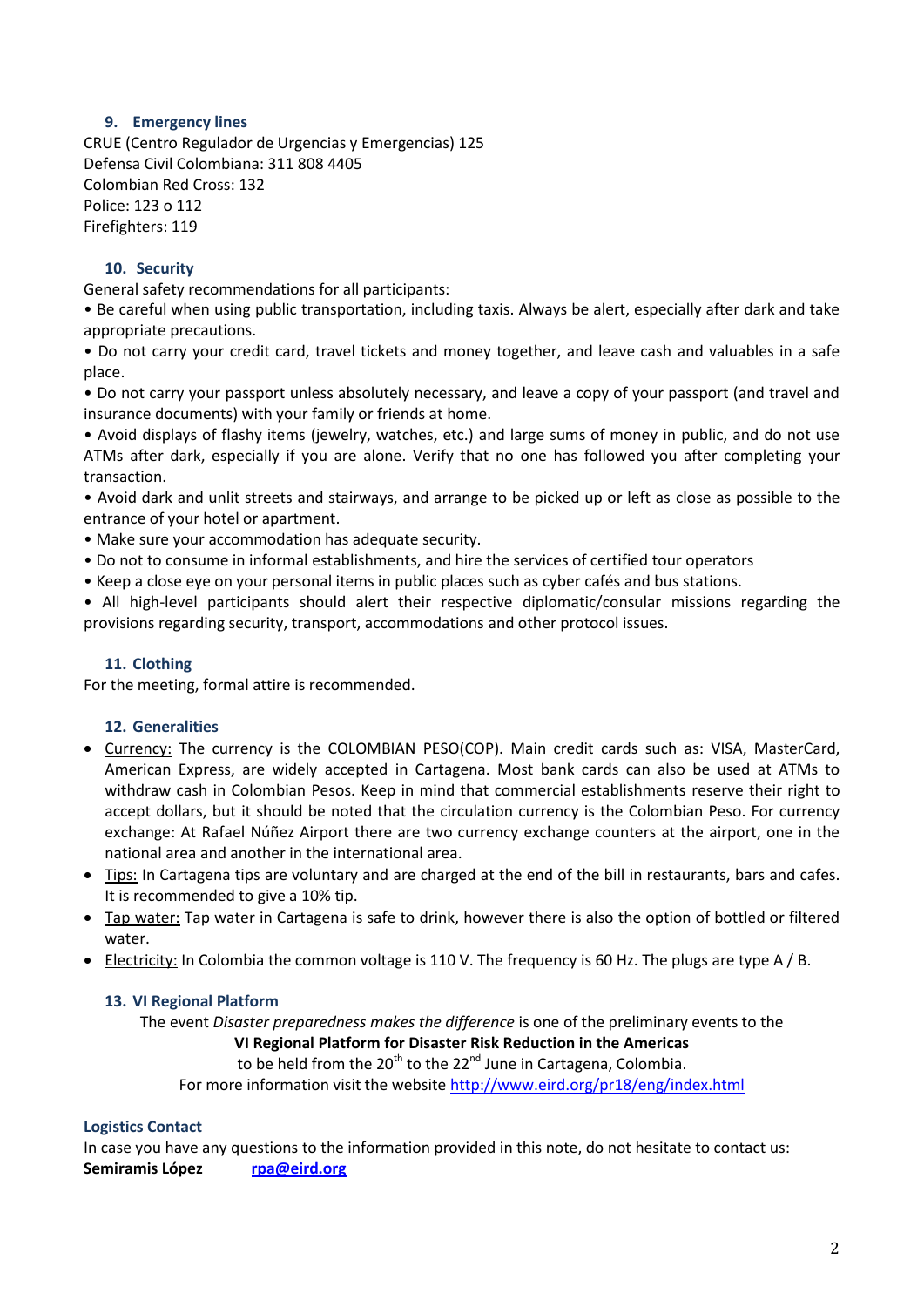**Luisa Pareja [lpareja@eird.org](mailto:lpareja@eird.org)**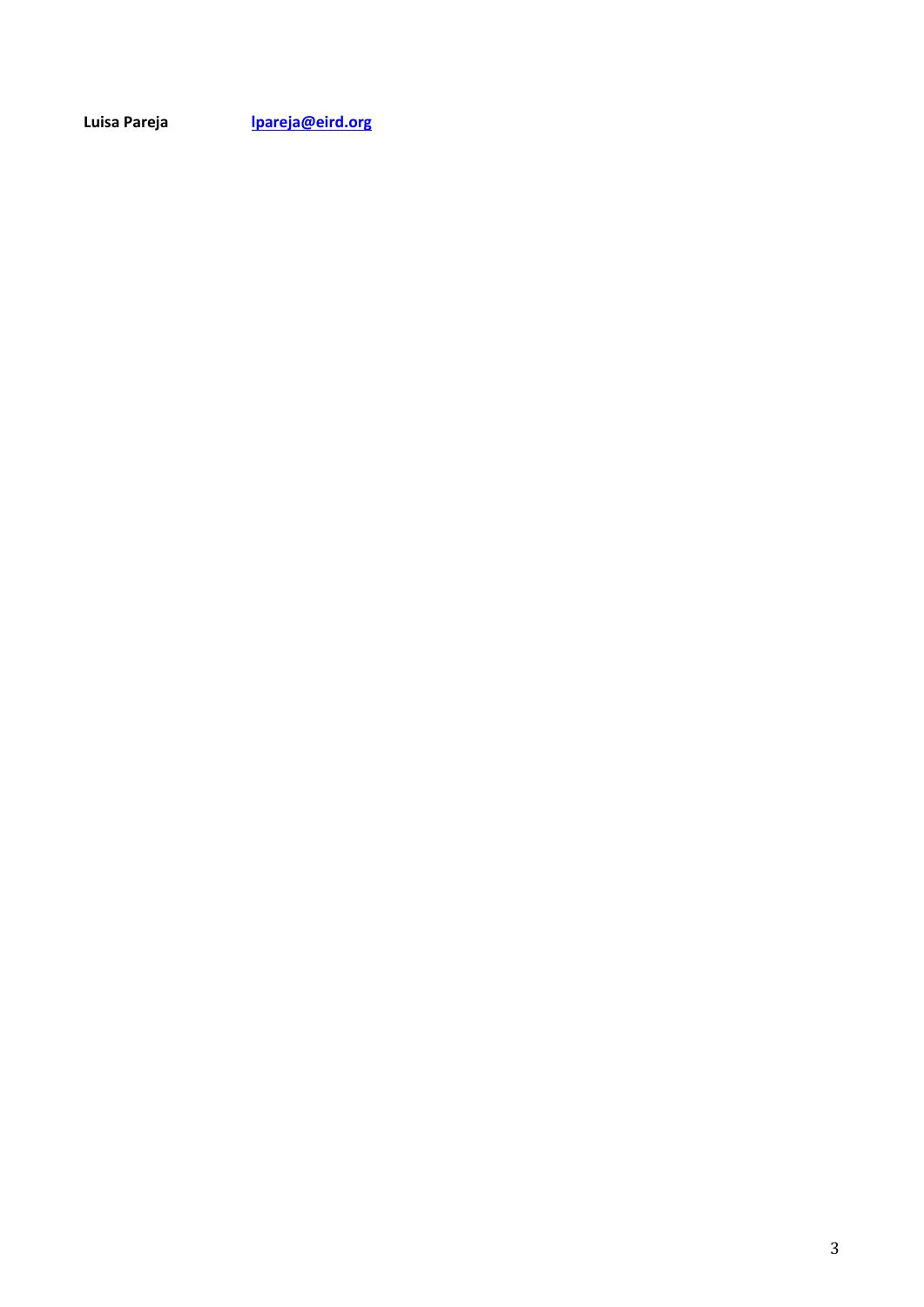## **IMPORTANT NOTE:** These rates are subject to availability. The VAT TAX only applies to Colombians.

Rates in dollars are subject to the TRM of the day. For additional hotels you can consult<http://www.eird.org/pr18/eng/docs/suggested-hoteles.pdf>

| <b>Hotel</b>                                    | <b>Website</b>                                                                            | <b>Location</b>                                                                                                         | <b>Type of room and</b><br>accomodation                   | Price per night                             | <b>Taxes</b>                                                  | <b>Contact bookings</b>                                                                                          |
|-------------------------------------------------|-------------------------------------------------------------------------------------------|-------------------------------------------------------------------------------------------------------------------------|-----------------------------------------------------------|---------------------------------------------|---------------------------------------------------------------|------------------------------------------------------------------------------------------------------------------|
| <b>HOTEL</b><br><b>ALLURE BON</b><br><b>BON</b> | http://allurebonbonho<br>tel.com/                                                         | <b>CENTRO HISTORICO</b><br>Sector - Getsemaní: From<br>Hotel to Centro de<br>Convenciones- walking 5<br>min. Car 3 min. | Deluxe King - 1 o 2 pax<br>- single or double bed.        | \$229.500(COP)<br>80 USD (Aprox*)           | IVA 19%.                                                      | reservas@allurehotels.com;<br>reservas@karismacolombia.com.<br>Call center 01800181169 or mobile:<br>3113809193. |
|                                                 |                                                                                           |                                                                                                                         | Deluxe Twin - 1 o 2 pax<br>- single or double beds        | \$246.500 (COP) 86 USD<br>(Aprox*)          |                                                               |                                                                                                                  |
|                                                 |                                                                                           |                                                                                                                         | Junior Suite -1 pax.                                      | \$272.000 (COP) 95 USD<br>(Aprox*)          |                                                               |                                                                                                                  |
|                                                 |                                                                                           |                                                                                                                         |                                                           |                                             |                                                               |                                                                                                                  |
| <b>HOTEL</b><br><b>MONTERREY</b>                | http://www.hotelmonte<br>rrey.com.co/es                                                   | Sector CENTRO<br>HISTORICO-Getsemaní:<br>From Hotel to Centro de<br>Convenciones- walking 5<br>min. Car 3 min.          | Estándar Single -1 pax.                                   | \$260.000 (COP)<br>91 USD (Aprox*)          | <b>IVA 19%</b>                                                | Tel: 57-5- 6503030<br>reservas@hotelmonterrey.com.co Fax: 57-5-<br>6648574<br>ventas@hotelmonterrey.com.co       |
|                                                 |                                                                                           |                                                                                                                         | Estándar Double - 1 o 2<br>pax - single or double<br>beds | 280000 COP / 98 USD<br>(Aprox*)             |                                                               |                                                                                                                  |
|                                                 |                                                                                           |                                                                                                                         |                                                           |                                             |                                                               |                                                                                                                  |
| <b>HOTEL IBIS</b>                               | https://www.accorhotel<br>s.com/es/hotel-8600-<br>ibis-cartagena-<br>marbella/index.shtml | SECTOR MARBELLA (AV<br>SANTANDER): From Hotel<br>to Centro de<br>Convenciones-.Car 10<br>min.                           | Twin $-2$ pax $-$ single<br>beds.                         | \$189.000 COP 63 USD<br>(Aprox*)            | included                                                      | <b>Grace Guette</b><br>H8600-re@accor.com                                                                        |
|                                                 |                                                                                           |                                                                                                                         | Single-1 pax.                                             | \$189.000 (COP) 63 USD<br>(Aprox*)          |                                                               |                                                                                                                  |
|                                                 |                                                                                           |                                                                                                                         |                                                           |                                             |                                                               |                                                                                                                  |
| <b>HOTEL</b><br><b>CARIBE</b>                   | https://www.hotelca<br>ribe.com/                                                          | Sector BOCAGRANDE:<br>From Hotel to Centro de<br>Convenciones-.Car 13<br>min.                                           | Superior - 1 o 2 pax -<br>single or double beds           | Single \$ 310.000 (COP)<br>109 USD (Aprox*) | IVA 19% +<br>insurance<br>(COP) 7.800<br>per night per<br>pax | grupos2@hotelcaribe.com<br>Tel: (57 5) 6501160 Ext. 7813<br>Cel: 3215401659                                      |
|                                                 |                                                                                           |                                                                                                                         |                                                           | Double \$330.000<br>116 USD (Aprox*)        |                                                               |                                                                                                                  |
|                                                 |                                                                                           |                                                                                                                         | PREMIUM - 1 o 2 pax -<br>single or double beds.           | Single \$ 350.000 (COP)<br>123 USD (Aprox*) |                                                               |                                                                                                                  |
|                                                 |                                                                                           |                                                                                                                         |                                                           | Double \$ 380.000 (COP)<br>133 USD (Aprox*) |                                                               |                                                                                                                  |
|                                                 |                                                                                           |                                                                                                                         | CLASSIC DELUXE-1 o 2<br>pax - double bed.                 | Single \$410.000 (COP)<br>144 USD (Aprox*)  |                                                               |                                                                                                                  |
|                                                 |                                                                                           |                                                                                                                         |                                                           | Double \$440.000 (COP)<br>155 USD (Aprox*)  |                                                               |                                                                                                                  |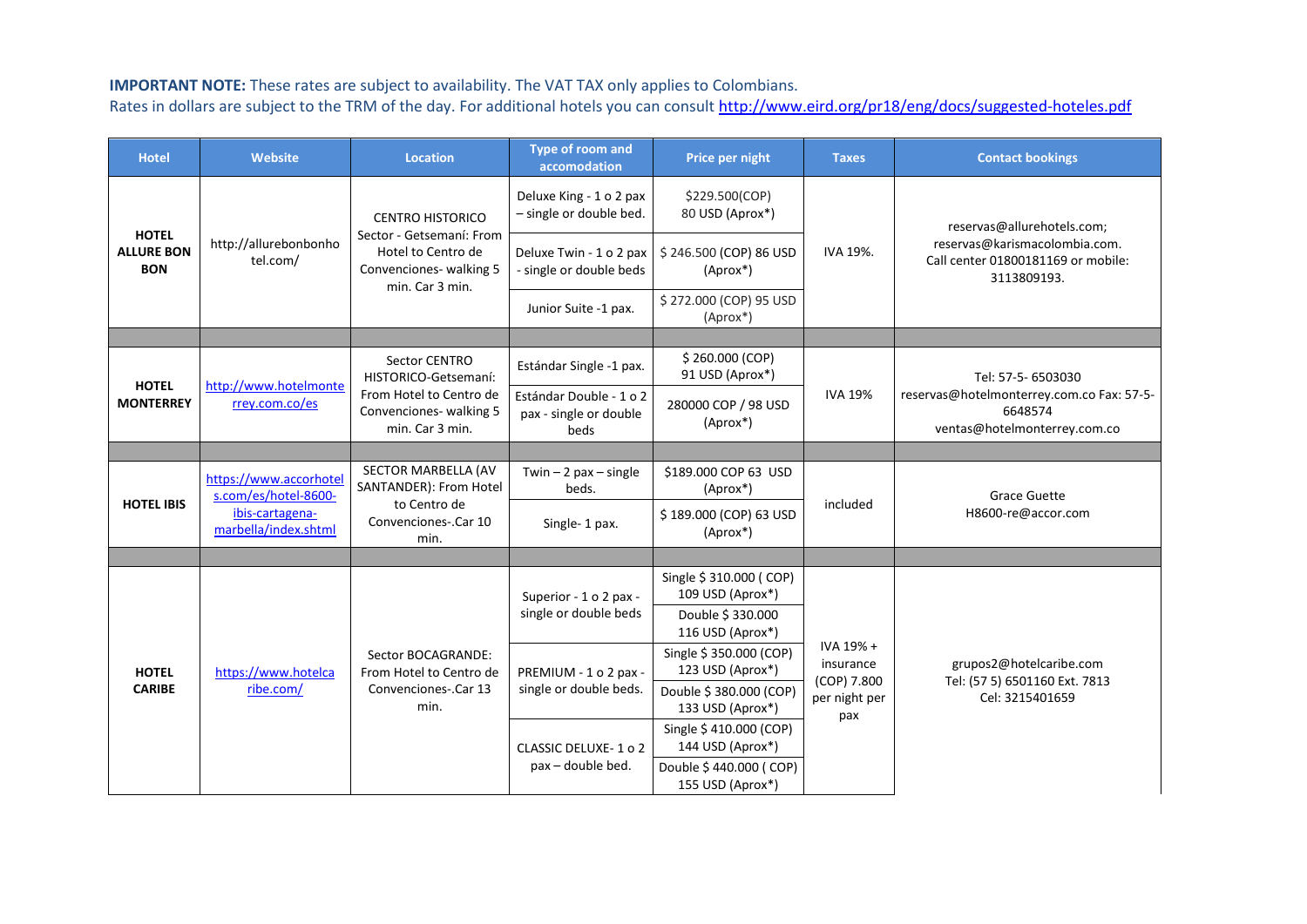| <b>Hotel</b>                                              | <b>Website</b>                                                                   | <b>Location</b>                                                                   | <b>Type of room and</b><br>accomodation                  | Price per night                        | <b>Taxes</b>                                                                                                                           | <b>Contact bookings</b>                                                                                            |
|-----------------------------------------------------------|----------------------------------------------------------------------------------|-----------------------------------------------------------------------------------|----------------------------------------------------------|----------------------------------------|----------------------------------------------------------------------------------------------------------------------------------------|--------------------------------------------------------------------------------------------------------------------|
| <b>HAMPTON</b><br><b>BY HILTON</b><br><b>CARTAGE NA</b>   | http://www.hiltonhotels.co<br>m/es_XM/colombia/hampto n-<br>by-hilton-cartagena/ | Sector Bocagrande<br>From Hotel to Centro de<br>Convenciones-.Car 10<br>min.      | Standard (Bed<br>Queen)                                  | \$250.000 (COP) 89<br>USD (aprox)      | Iva 19 %                                                                                                                               | Tarifa para una o dos pax.<br>hampton.cartagena@metro-op.com Tel:<br>(5) 6945000- (5) 6939803<br>Cel: 317 573 8045 |
|                                                           |                                                                                  |                                                                                   | Standard Plus (Bed<br>Queen + Sofa Bed)                  |                                        |                                                                                                                                        |                                                                                                                    |
|                                                           |                                                                                  |                                                                                   | Standard Twin (1 Bed<br>Matrimonial + Bed<br>SemiDouble) |                                        |                                                                                                                                        |                                                                                                                    |
|                                                           |                                                                                  |                                                                                   |                                                          |                                        |                                                                                                                                        |                                                                                                                    |
| <b>Holiday Inn</b><br><b>Express</b><br>Cartagena         | http://www.hiexpress.com                                                         | Sector Bocagrande<br>From Hotel to Centro de<br>Convenciones-.Car 10<br>min.      | Estándar-single                                          | \$280.000 (COP) 100<br>USD (aprox*)    | <b>IVA 19%</b><br>Insurance<br>\$11.000 COP<br>per night per<br>pax<br>Tourism<br>Contributión<br>\$4,500 COP<br>per room per<br>night | Tarifa para una o dos pax.<br>hampton.cartagena@metro-op.com Tel:<br>(5) 6945000- (5) 6939803<br>Cel: 317 573 8045 |
|                                                           |                                                                                  |                                                                                   | Estándar -Double                                         | \$300.000 (COP) 108<br>USD (aprox*)    |                                                                                                                                        |                                                                                                                    |
|                                                           |                                                                                  |                                                                                   | Superior King - Single                                   | \$380.000 (COP) 136<br>$USD$ (aprox*)  |                                                                                                                                        |                                                                                                                    |
|                                                           |                                                                                  |                                                                                   | Superior King -<br>Double                                | \$380000 (COP) 136<br>$USD$ (aprox*)   |                                                                                                                                        |                                                                                                                    |
|                                                           |                                                                                  |                                                                                   |                                                          |                                        |                                                                                                                                        |                                                                                                                    |
| Hotel<br><b>Holiday Inn</b><br>Cartagena<br><b>Morros</b> | http://www.holidaycartagena.co/                                                  | Sector CIELO MAR:<br>From Hotel to Centro de<br>Convenciones-.Car 15-<br>18 mins. | STANDARD KING-<br><b>TWIN DOUBLE</b>                     | \$320.000 (COP) 115<br>$USD$ (aprox+*) | IVA 19% plus<br>hotel<br>insurance                                                                                                     | Sandra Silgado Gerente de Cuenta<br>sandra.silgado@ihg.com Cel.<br>3176380391.                                     |
|                                                           |                                                                                  |                                                                                   | <b>STANDARD TWIN -</b><br><b>KING TWIN</b>               | \$300.000 (COP) 108<br>$USD$ (aprox+*) |                                                                                                                                        |                                                                                                                    |
|                                                           |                                                                                  |                                                                                   |                                                          |                                        |                                                                                                                                        |                                                                                                                    |